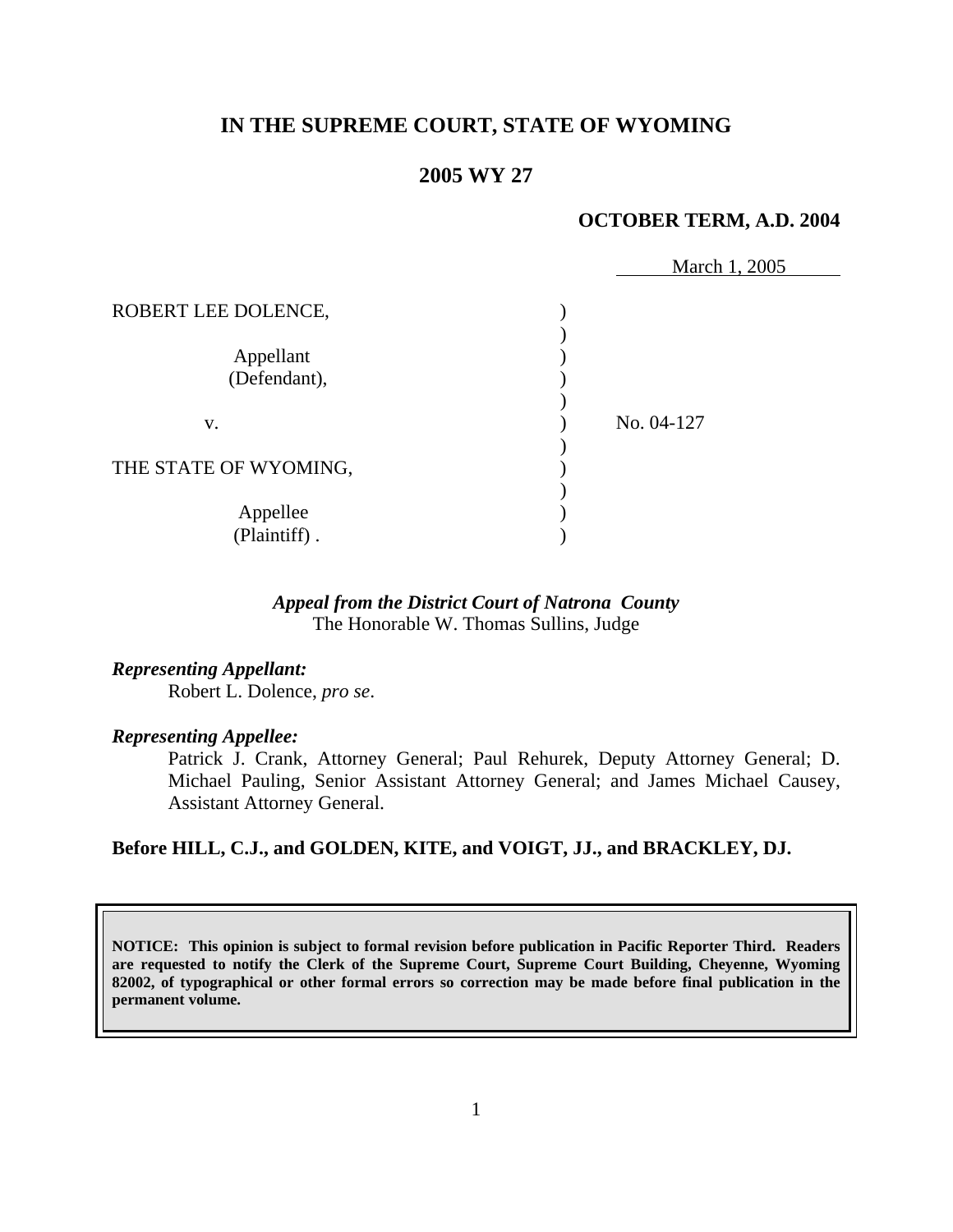## **KITE, Justice**.

 $\overline{a}$ 

[¶1] Appellant Robert Dolence appeals from the district court's order denying his petition for an order nunc pro tunc.<sup>[1](#page-1-0)</sup> He argues that the district court erred by refusing to grant an order nunc pro tunc to establish a minimum term for his life sentence. We conclude Mr. Dolence's appeal is barred under the doctrine of res judicata.

#### **ISSUES**

[¶2] Mr. Dolence presents the following issues on appeal:

- I. Did the trial court properly deny appellant's petition for an order nunc pro tunc?
- II. Assuming that an order nunc pro tunc was an appropriate procedural means to challenge appellant's judgment and sentence, did the trial court properly deny the motion?

The State phrases the issues as follows:

- I. Has appellant's sentence already been determined to be legal, and, if so, is appellant's claim res judicata?
- II. Did the district court err in denying appellant's petition for nunc pro tunc?
- III. Should appellant be subject to costs and attorney's fees for filing a frivolous appeal?

## **FACTS**

[¶3] The underlying procedural history of this case is set out in *Dolence v. State,* 921 P.2d 1103 (Wyo. 1996) (*Dolence I)*. To summarize, Mr. Dolence pled guilty in 1976 to one count of first-degree rape and one count of assault with a deadly weapon. *Id.* The district court sentenced him to serve a term of life in prison for the rape and a term of not less than seven nor more than fourteen years on the assault conviction. *Id.* Mr. Dolence did not take a direct appeal of his judgment and sentence; however, in 1996, he filed a *pro se* motion to correct an

<span id="page-1-0"></span><sup>&</sup>lt;sup>1</sup> A nunc pro tunc order is used to correct an inaccuracy in an earlier order. *Johnson v. State*, 914 P.2d 810, 812 (Wyo. 1996); *Christensen v. State,* 854 P.2d 675, 682 (Wyo. 1993). A district court may not, however, use a nunc pro tunc order to make a substantive change in a judgment or order. *See*, *Johnson,* 914 P.2d at 812; *Eddy v. First Wyoming Bank, N.A.-Lander,* 713 P.2d 228, 234 (Wyo. 1986).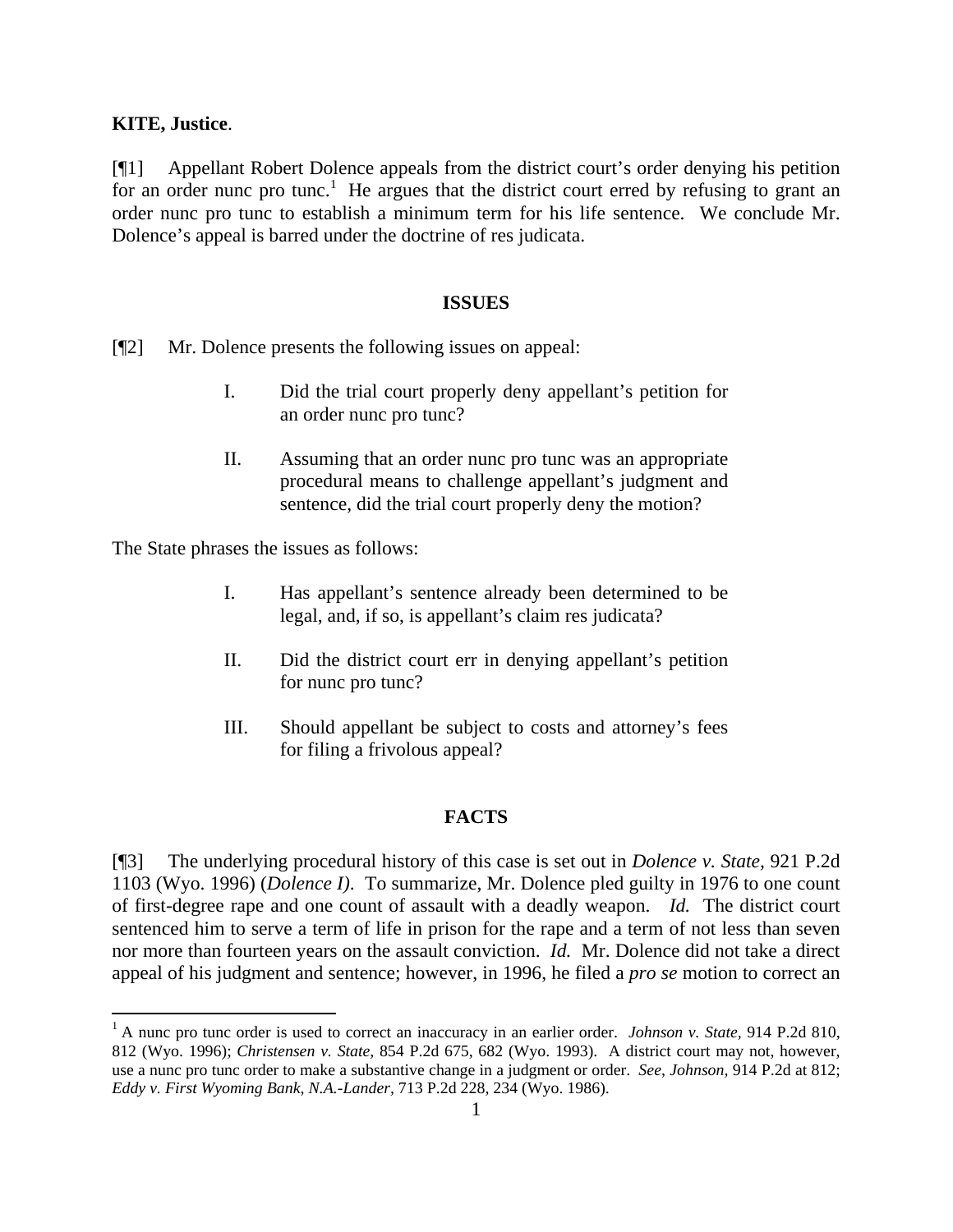illegal sentence. *Id.* The district court denied Mr. Dolence's motion, and he appealed to this Court. *Id.* We affirmed his sentence in *Dolence I. Id.* at 1104.

[¶4] Over the years since that first appeal, Mr. Dolence has filed many motions with the district court challenging the validity of his life sentence. The motion that is the subject of this appeal was filed on March 10, 2004, and was entitled "Petition for Nunc Pro Tunc." In his petition, Mr. Dolence requested that the district court enter an order nunc pro tunc in order to correct omissions and ambiguities in his sentence. In particular, he argued that, "the district court sentenced [him] to a fixed definite term of life imprisonment . . . which prejudiced [him] and deprived him of his due process and equal protection of the laws." The district court denied his petition, and Mr. Dolence perfected an appeal to this Court.

#### **DISCUSSION**

[¶5] Mr. Dolence claims he is entitled to an order nunc pro tunc because the judgment and sentencing order is ambiguous and omitted a minimum term for his life sentence. The State maintains that a request for a nunc pro tunc order is not the proper procedural mechanism for contesting the legality of his sentence. The State also argues that Mr. Dolence is barred, under the doctrine of res judicata, from raising this issue because it was decided in his earlier appeal. We conclude that the res judicata argument is dispositive, and consequently, turn directly to that issue.

[¶6] The doctrine of res judicata applies to criminal matters as well as civil matters. "This court has repeatedly held that issues raised and considered in a prior criminal appeal are res judicata, and cannot be relitigated by a defendant in a subsequent collateral attack." *Lacey v. State,* 2003 WY 148, ¶11, 79 P.3d 493, ¶11 (Wyo. 2003) (citing *McCarty v. State,* 929 P.2d 524, 525 (Wyo. 1996)). There are four factors that must be satisfied in order for the doctrine of res judicata to bar consideration of an issue:

> (1) identity in parties; (2) identity in subject matter; (3) the issues are the same and relate to the subject matter; and (4) the capacities of the persons are identical in reference to both the subject matter and the issues between them.

*Lacey,* ¶11.

[¶7] Obviously, the parties - the State and Mr. Dolence - are identical in both proceedings. Thus, our focus is on comparing the subject matter and issues raised. In the current matter, Mr. Dolence argues that he is entitled to an order nunc pro tunc because the district court sentenced him to serve a term of not less than life in prison and did not specify a minimum and maximum term of imprisonment as required by Wyo. Stat. Ann. § 7-313 (Michie 1957). In his prior appeal, we described his argument as follows: